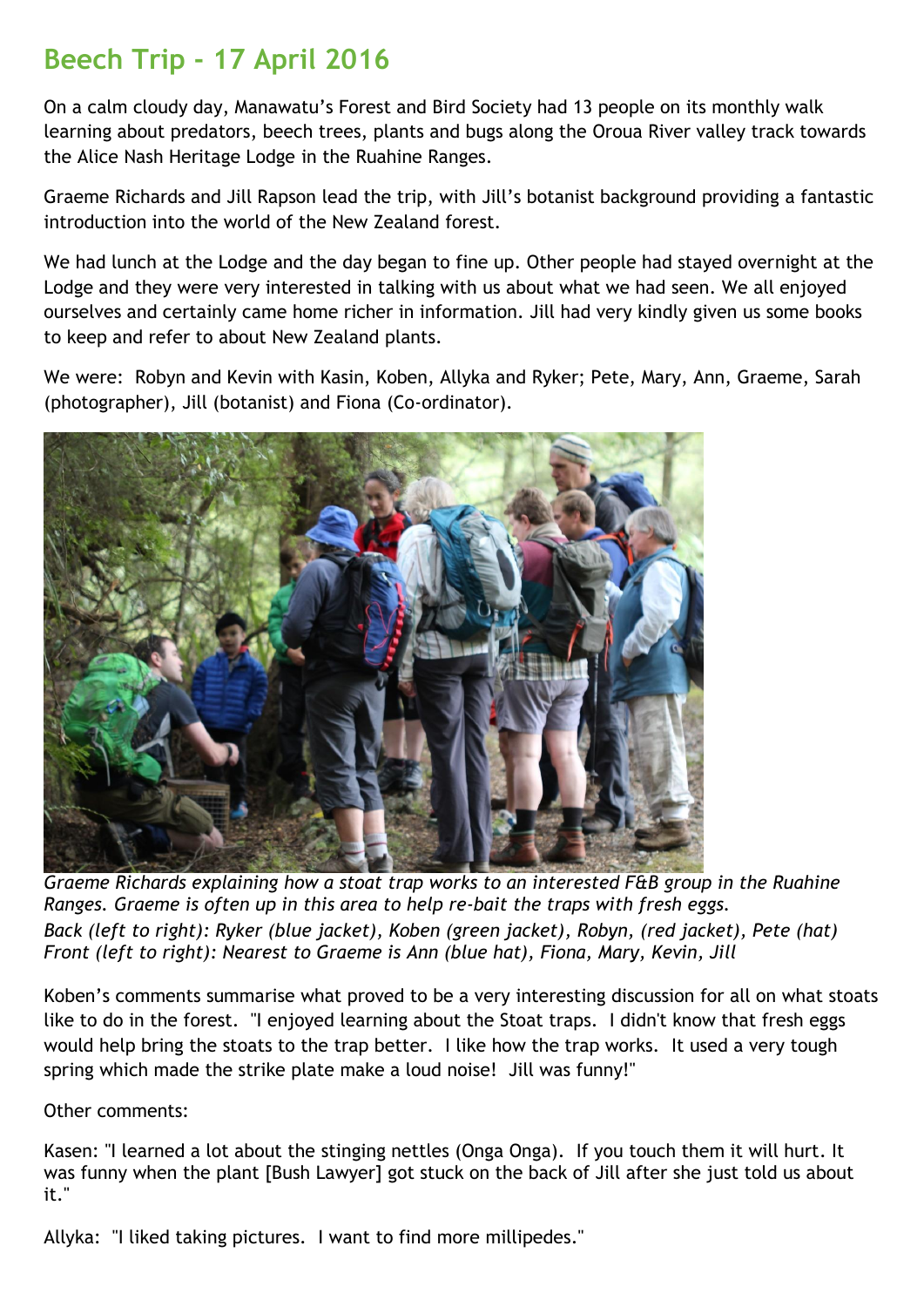Ryker: "That Jill lady told us about plants and trees. I like ferns now. I really liked picking up sticks, but bugs eat the sticks."

## **Other pictures from the trip**



*Kasin holds the tape, while Ryker looks on. "Using the measuring device around the beech tree was cool. By going around the tree it told us the diameter of the tree (161 cm!)"*



*Bridge over the Oroua River – F&B members plus others enjoying the bush*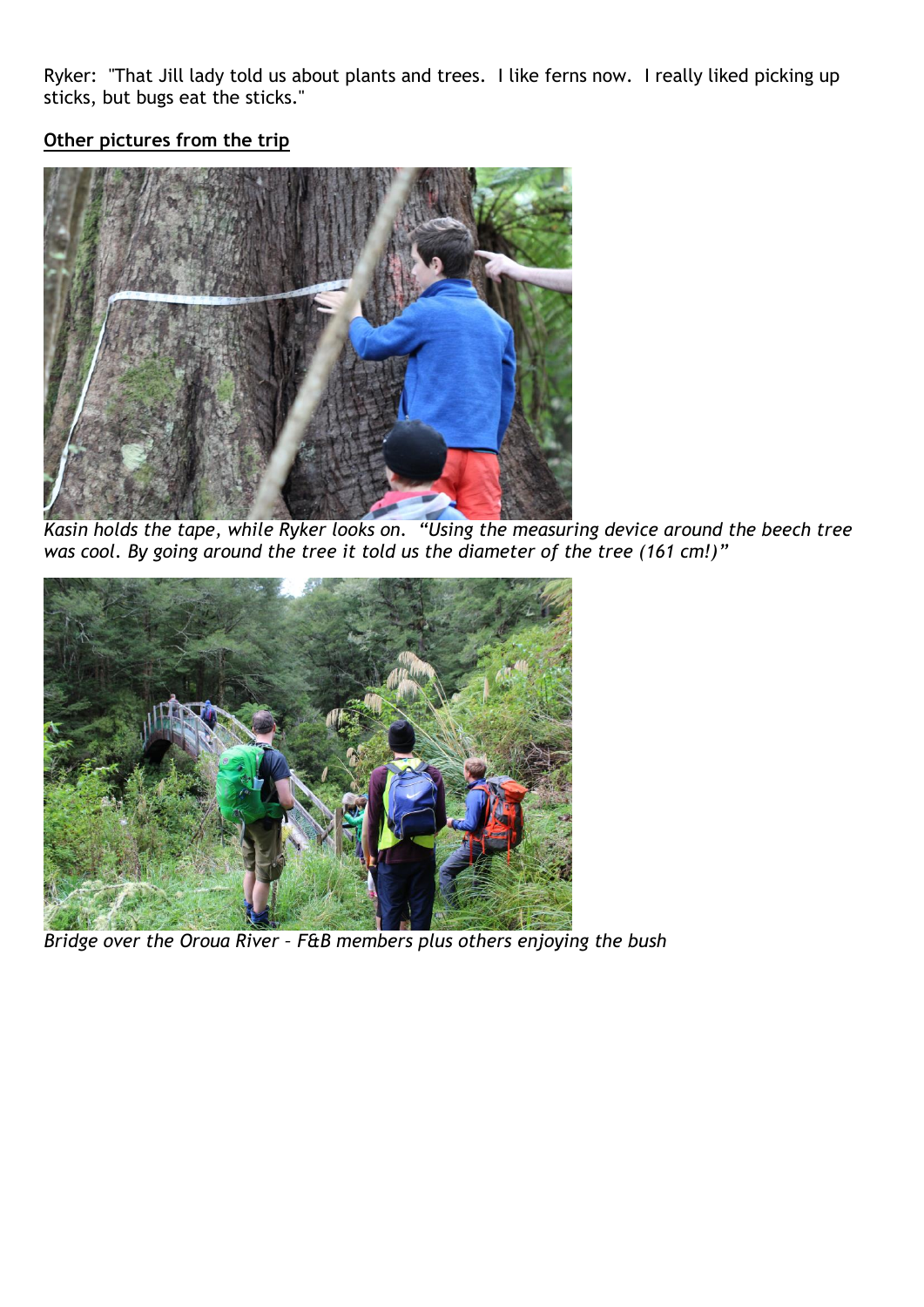

*Bush Lawyer*



*Mingimingi berries*



*Fungi - not sure what species*